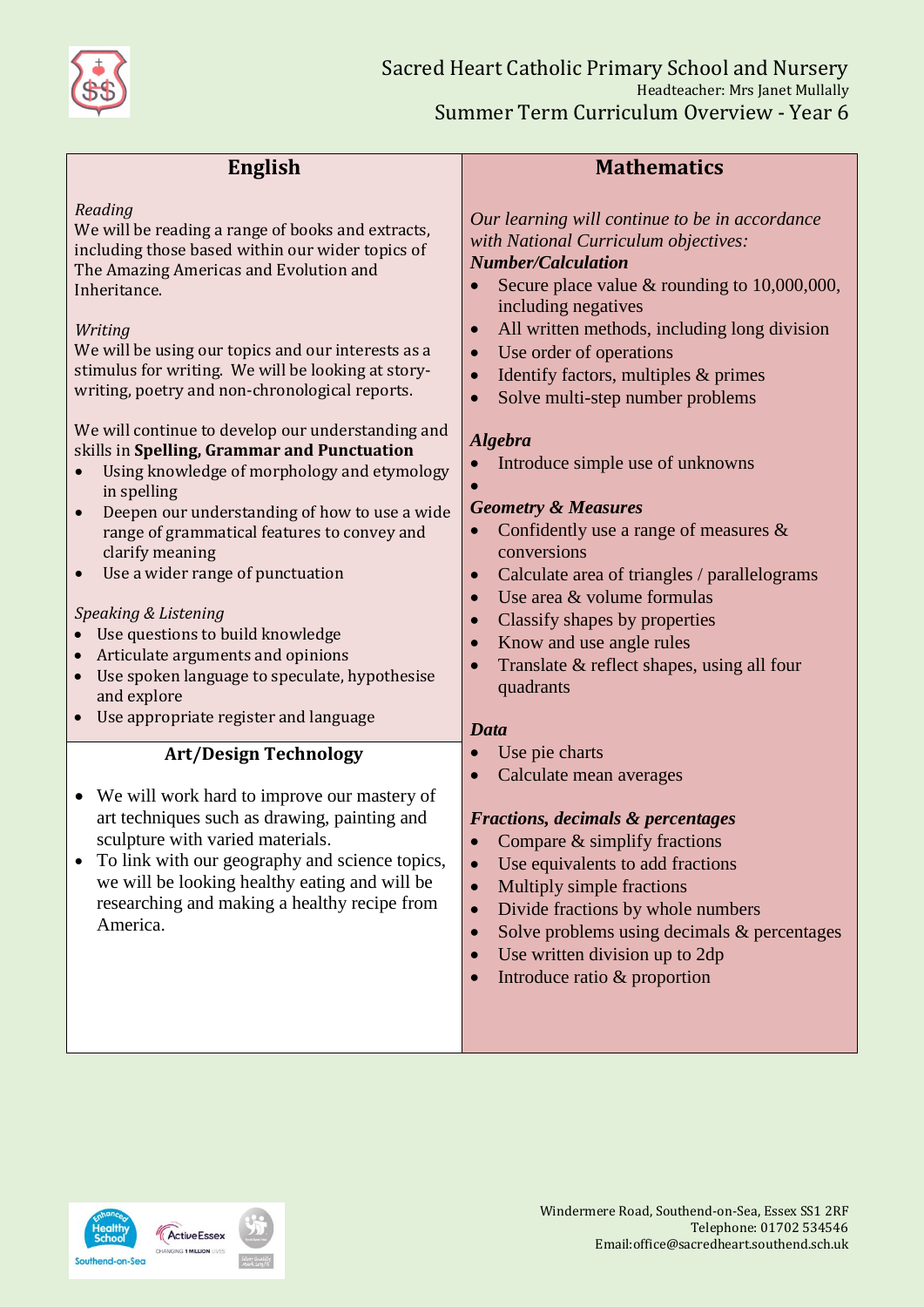

| <b>Science</b>                                                                                                                                                                                                                                                                                                                                                                                                                                                                                              | R.E.                                                                                                                                                                                                                                                                                                                                                                                                                                                                     |
|-------------------------------------------------------------------------------------------------------------------------------------------------------------------------------------------------------------------------------------------------------------------------------------------------------------------------------------------------------------------------------------------------------------------------------------------------------------------------------------------------------------|--------------------------------------------------------------------------------------------------------------------------------------------------------------------------------------------------------------------------------------------------------------------------------------------------------------------------------------------------------------------------------------------------------------------------------------------------------------------------|
| Inheritance and Evolution:<br>• Recognise that living things have changed over<br>time and that fossils provide information about<br>living things that inhabited the Earth millions of<br>years ago<br>• Recognise that living<br>things produce offspring<br>of the same kind, but<br>normally offspring vary<br>and are not identical to<br>their parents.<br>• Identify how animals and plants are adapted to<br>suit their environment in different ways and that<br>adaptation may lead to evolution. | To follow the locally agreed Syllabus for RE 'Come<br>and See'<br>Pentecost – Serving<br><b>Witnesses - The Holy Spirit</b><br>enables people to become<br>witnesses<br><b>Reconciliation - Inter-</b><br>relating<br>Healing - Sacrament of the Sick<br><u> Universal church — World</u><br>Common Good - Work of the worldwide Christian<br>family<br>Other faiths<br>Islam - the five pillars of Islam                                                                |
|                                                                                                                                                                                                                                                                                                                                                                                                                                                                                                             |                                                                                                                                                                                                                                                                                                                                                                                                                                                                          |
| <b>French</b><br>We will<br>describe animals and any pets we may have<br>speak in simple language and be understood<br>develop appropriate pronunciation                                                                                                                                                                                                                                                                                                                                                    | <b>PSHE</b><br>We will look at online safety and discuss how to<br>be responsible, competent, confident and<br>creative users of information and<br>communication technology.<br>We will discuss taking risks.<br>$\bullet$<br>• We will consider strategies to enable us to resist<br>peer pressure.<br>We will discuss our thoughts and feelings with<br>regards to transitioning to high school in<br>September and will look at strategies to help us,<br>if needed. |
| Computing                                                                                                                                                                                                                                                                                                                                                                                                                                                                                                   | <b>Music</b>                                                                                                                                                                                                                                                                                                                                                                                                                                                             |
| Pupils have access to recording<br>equipment, control technology,<br>tablets and iPad technology.<br>ICT and computing skills are taught through all<br>subject areas and children are given the                                                                                                                                                                                                                                                                                                            | The children will continue to engage in activities to:<br>Develop their knowledge of rhythm<br>$\bullet$<br>Play a musical instrument with increasing<br>$\bullet$<br>accuracy, fluency, control and expression.                                                                                                                                                                                                                                                         |